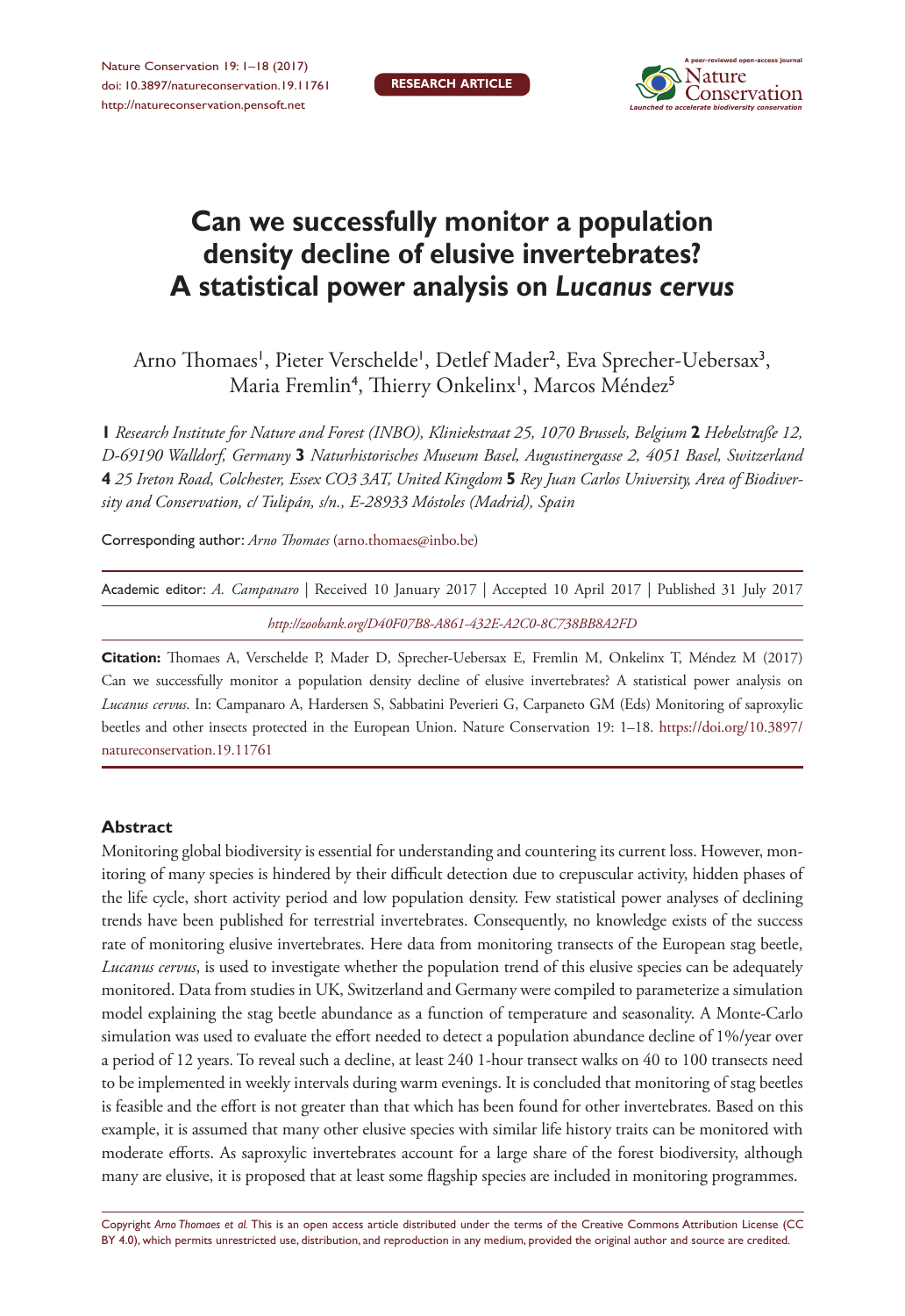#### **Keywords**

*Lucanus cervus*, Natura 2000 monitoring, elusive saproxylic beetles, Monte-Carlo simulation, population decline

### **Introduction**

Monitoring global biodiversity is essential for nature conservation in order to understand and counter its current loss due to anthropogenic disturbances (Jones et al. 2015; Lindenmayer and Likens 2010; Reynolds et al. 2011). However, it has often been argued that species selected for monitoring or conservation are biased towards more familiar species (Clark and May 2002; Franklin et al. 2011; Regan et al. 2008), while invertebrates are often under-represented (Cardoso et al. 2011; D'Amen et al. 2013; Leather 2013). Among other reasons, technical issues, i.e. the difficulty to monitor these species, have been argued. Bosso et al. (2013), for example, highlight the difficulty of monitoring the elusive *Rosalia alpina* due to difficult detection in forests and its short life span of adults while Roets et al. (2013) mention the nocturnal activity, hidden phases of the life cycle and short activity period for the *Colophon* stag beetle. A monitoring plan should be designed effectively and cost-efficiently (e.g. Lindenmayer and Likens 2010; Reynolds et al. 2011). Statistical power analysis is a widely acknowledged tool for that goal (Di Stefano 2003; La Morgia et al. 2015; Reynolds et al. 2011) in which a simulation is used to calculate the probability for correctly rejecting the null hypothesis (H0) when the alternative hypothesis (H1) is true with a given monitoring scenario. In other words, what is the chance of detecting a simulated decline? Monitoring of elusive species, in general, yields a low power (e.g. Jones et al. 2015; Steenweg et al. 2016; Williams and Thomas 2009). Unfortunately, only a few power analysis studies on the populations trends of terrestrial invertebrates have been published in the peer reviewed literature (Bried and Pellet 2012; Lang et al. 2016; Schmucki et al. 2016, all on butterflies). Consequently, the possibility of adequately monitoring the population trends of invertebrates in general and elusive invertebrates in particular has hardly been evaluated.

The European stag beetle, *Lucanus cervus* (further called the stag beetle), is a good model species to investigate whether the population trend of a strongly elusive terrestrial invertebrate can be adequately monitored. This saproxylic species is often considered as an umbrella species, representing the large saproxylic diversity inhabiting forests and half open landscapes (Luce 1996; Thomaes et al. 2008). The stag beetle is included in the second annex of the European Habitats Directive and consequently, species specific protection and monitoring is mandatory for every member state. As this species can only be observed during a very narrow time window (Campanaro et al. 2016; Harvey et al. 2011a), it can be argued that monitoring this species would yield insufficient data to evaluate its population trend. The stag beetle life cycle takes 3 to 5 years (Fremlin, Hendriks and Thomaes unpublished data, Rink and Sinsch 2008) which are spent mainly in underground dead wood. After eclosion in late summer, the adults overwinter in a quiescent stage and become active above ground for mating and dispersal next summer. After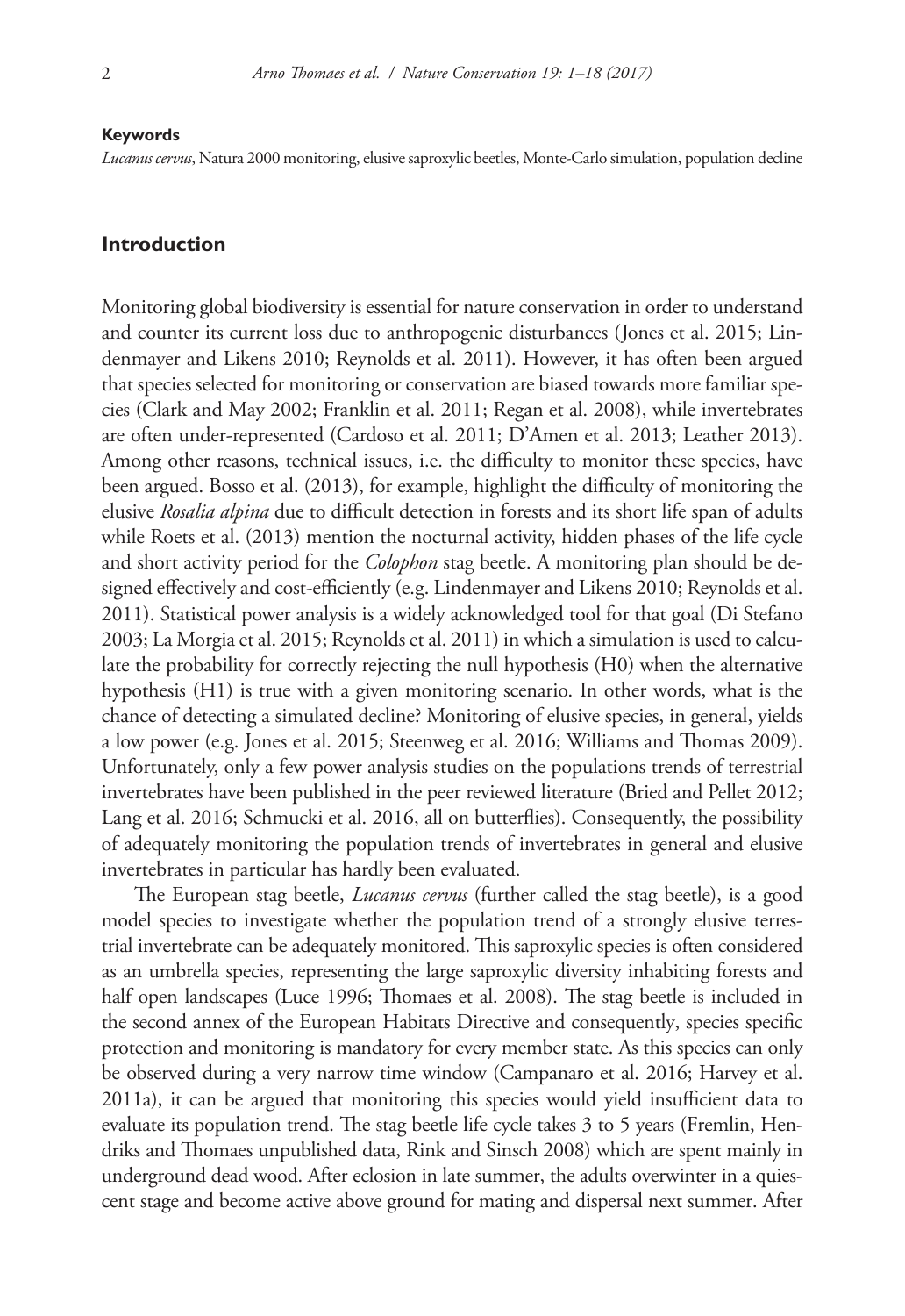emergence, males live for about 8 weeks while females can live up to 12 weeks (Harvey et al. 2011a). Even then, the species remains mostly hidden underground, being active during a short period around sunset (Campanaro et al. 2016; Rink and Sinsch 2007). Furthermore, the activity of adults strongly depends on temperature (Harvey et al. 2011a; Rink and Sinsch 2011; Sprecher-Uebersax 2001; Thomaes et al. 2008). Finally, relative humidity, rain, wind speed and other weather variables have been found to influence the stag beetles' activity (e.g. Fremlin and Fremlin 2010; Rink and Sinsch 2007). However, as these variables are likely to be related to temperature and none of them has been tested in combination with temperature, conclusions should be interpreted carefully. Finally, the stag beetles' activity is suggested to depend on the moon cycle (Mader 2009) but this has not been confirmed by Sprecher-Uebersax (2001) and Campanaro et al. (2016).

Different monitoring protocols have been evaluated for the stag beetle: acoustic larval detection (Harvey et al. 2011b), baited or unbaited traps (e.g. Chiari et al. 2014) and direct observations of living and/or dead beetles along transects (e.g. Campanaro et al. 2011; Campanaro et al. 2016; Fremlin and Fremlin 2010; Mader 2009; Sprecher-Uebersax 2001). Vrezec et al. (2012b) found detection efficiency of evening transects (>90%) to be higher than that of trunk surveys and pit fall traps in the ground or attached to a tree (about 30–50%). Other techniques of trapping or indirect monitoring have also yielded poor results (Chiari et al. 2014; Harvey et al. 2011b). Consequently, a walked transect in the evening currently seems to be the best available sampling technique. As it is a generally well known species, a citizen science approach with many simultaneous transects is a feasible monitoring strategy [\(www.stagbeet](http://www.stagbeetlemonitoring.org)[lemonitoring.org\)](http://www.stagbeetlemonitoring.org). Few transects have been followed up nearly daily. In most cases, a weekly follow up has been used with a fixed day (e.g. Campanaro et al. 2011) or with a variable day depending on the weather (Campanaro et al. 2016). Finally, it can be argued whether monitoring days should be concentrated around the short activity peak or over a longer period (Campanaro et al. 2016; Fremlin and Fremlin 2010; Vrezec et al. 2012a). Due to the short activity period within a day, only one evening transect can be walked per observer and, due to the short season, only a limited number of days per year are suitable for monitoring, especially under colder climatic conditions. Consequently, cost efficiency is low and the power of such monitoring can be questioned.

Here, data have been used from three transects in north-western Europe which have been monitored nearly daily for seven up to ten years to parameterize a simulation model that estimates the stag beetles' relative abundance. This model is then adjusted to include a population decline of 1%/year and used for a Monte-Carlo simulation. This decline was derived from European guidelines (European Topic Centre on Biological Diversity 2011) which state that a population decline of more than 1%/year within 12 years (short term) or 24 years (long term) should result in a negative report for this species. Finally, different monitoring scenarios are evaluated using the simulated data in order to determine the effort needed to successfully detect this population decline (power analysis). We hypothesize that despite a very narrow window of activity and a high variability in abundance, the stag beetle can still be successfully monitored with a moderate monitoring cost when the monitoring scenario is adapted to the phenology of this species.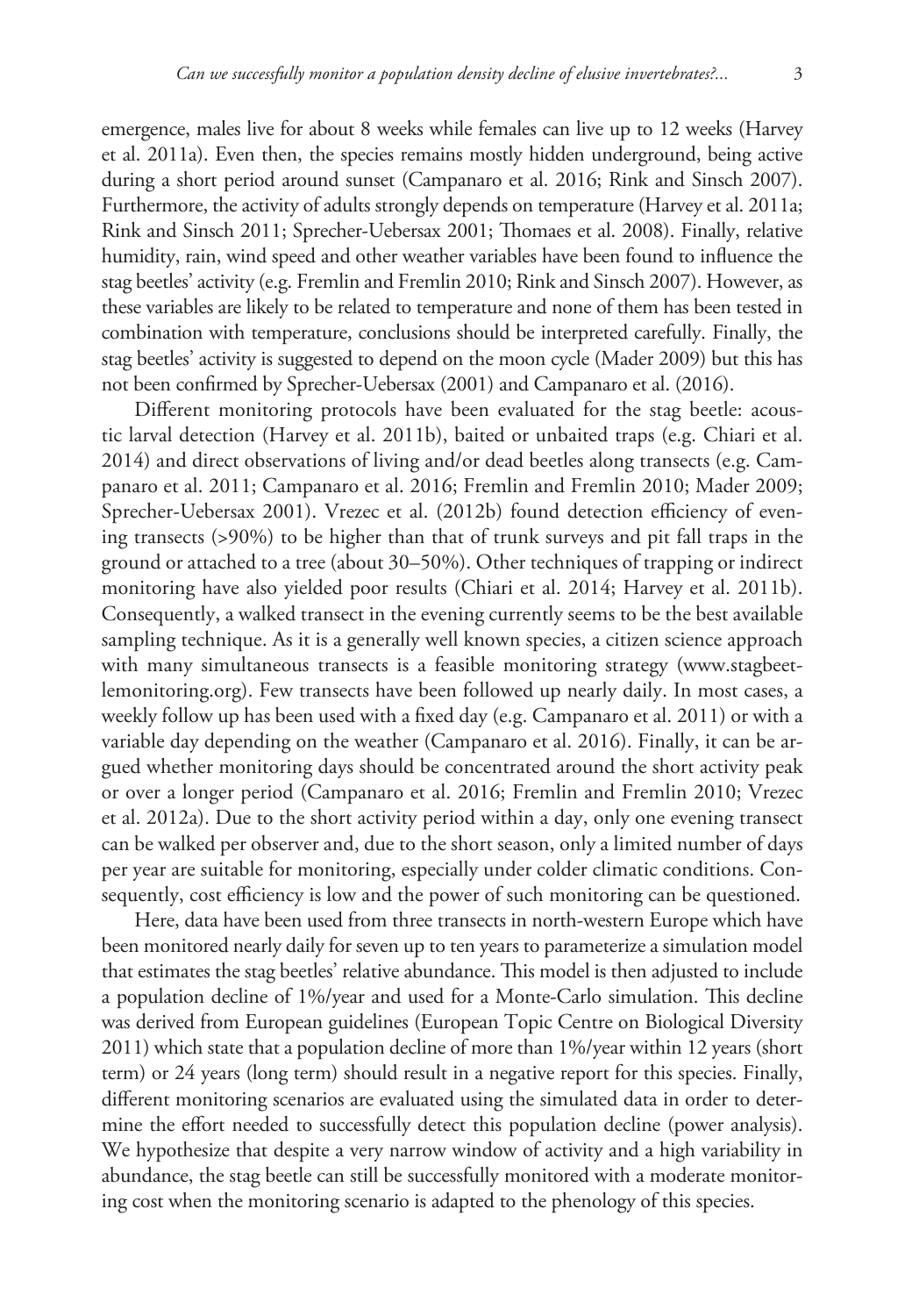### **Materials and methods**

### **Abbreviations**

- C-Season: Centred measurement for the day of the season which is equal in each year calculated as: (Julian date  $(1 \text{ to } 365) - 170$ ) /30
- T-Season: Centred measurement for the day of the season but shifted based on the temperature of that specific year to accommodate a season that was triggered by a certain temperature calculated as: (Julian date (1 to 365) – first day with  $18^{\circ}$ C or more + 1) /30
- MAB: Median absolute bias on the trend estimation calculated as the median value of the absolute difference between the trend introduced in the simulation and the trend estimated by the validation model.

#### **Data**

The data were compiled from three published studies on transects that have been monitored daily during the activity period of the stag beetle, i.e. mid-May till early July, for several years (Table 1, full data published as Thomaes et al. 2016). The first transect is located in Basel (Switzerland) and was monitored between 1991 and 2000. The transect was walked from 21:00h to 22:15h (see Sprecher-Uebersax 2001 for further details). The second transect lies in Colchester (UK) and was followed up from 2005 to 2011. Stag beetles were recorded along the transect from 21:00h till 22:00h (from 2008 onwards, the transect was shortened from 21:30h till 22:00h, see Fremlin and Fremlin 2010 for further details). The last transect lies in Tairnbach (Germany) and was followed up from 2008 to 2014. This transect was walked between 21:00h and 22:00h and stag beetles, amongst other insects, were recorded (see Mader 2009; Mader 2013 for further details). The three sites represent quite distant and extreme situations in north-western Europe: Colchester lies near the western distribution border of the species and comprises a very Atlantic climate; the site in Basel is situated at 262 m asl. and might represent a more mountainous population of this species while Tairnbach represents a more eastern situation for the populations in north-western Europe (although the species is found up to the Ural mountains). Furthermore, each site represents a different typical habitat for the species (Table 1). The methodology of slowly walking a short transect in about one hour is very similar for the three transects. However, these studies inevitably encompass small differences in monitoring protocol (e.g. length and duration of the transect walk and starting time) which were optimised to local conditions or needs. Nevertheless, it is believed that sampling methods were sufficiently consistent to provide reliable and comparable estimates of temporal variation in population abundance when the duration of the transect walk is used as offset. A similar method of combining monitoring data was used by Meyer et al. (2010). Weather data (air temperature, rain, wind, relative humidity and air pressure) during the transect walks were compiled from nearby weather stations (Basel: Lufthygieneamt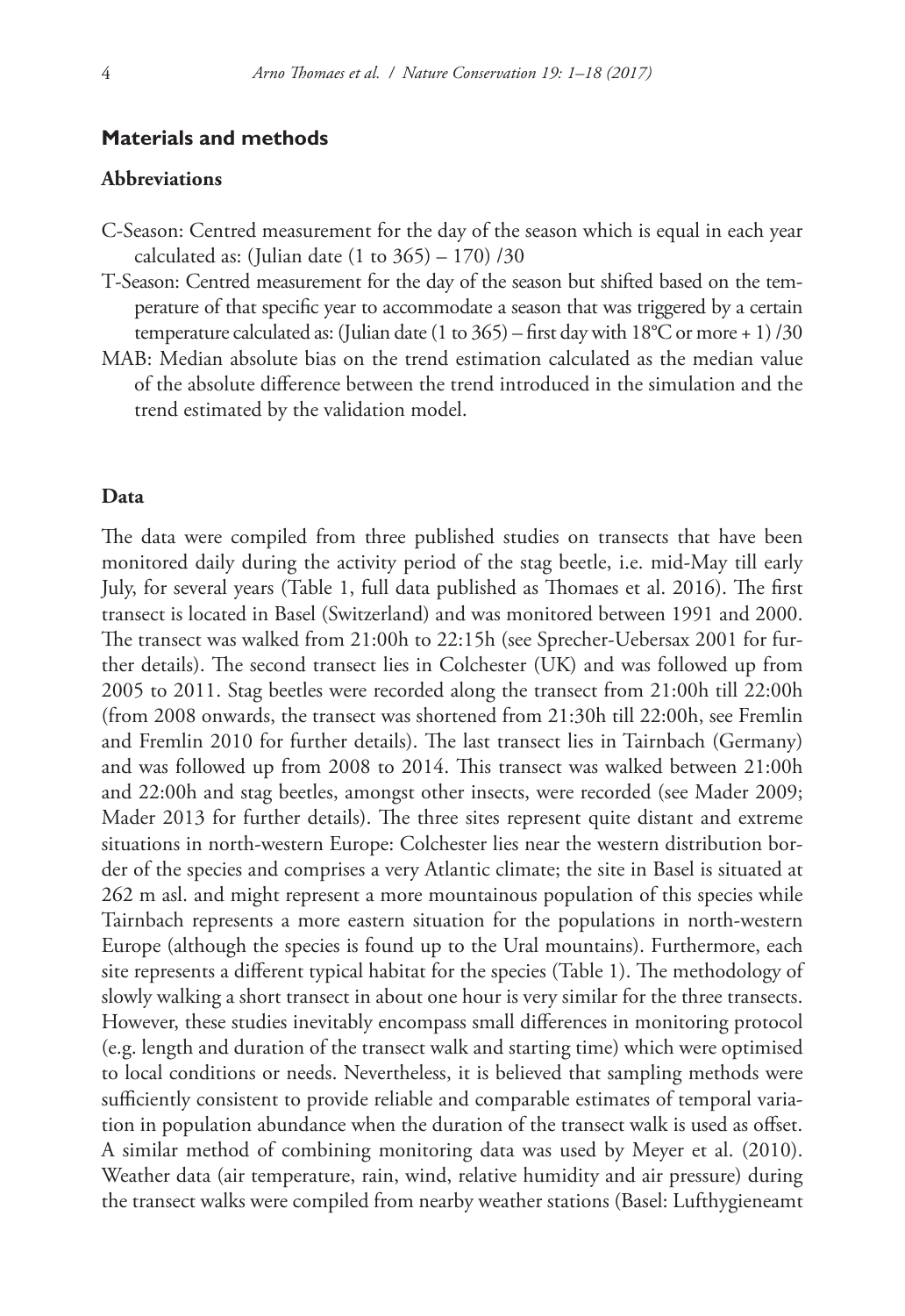| Location               | Long<br>$({}^{\circ}E)$ | Lat<br>$({}^{\circ}N)$    |    | $(m)$ vear | vear          | $\left  \frac{1}{\text{Alt}} \right $ start $\left  \text{ end } \right $ Habitat $\left  \frac{1}{\text{Path}} \right $ | Duration of<br>transect walk | Reference for protocol           | #   |
|------------------------|-------------------------|---------------------------|----|------------|---------------|--------------------------------------------------------------------------------------------------------------------------|------------------------------|----------------------------------|-----|
| Tairnbach<br>(Germany) | 8.75                    | 49.25   191   2008   2014 |    |            |               | Forest<br>edge                                                                                                           | 1h                           | Mader (2009)                     | 681 |
| Basel (Switzerland)    | 58                      | 47.57 262 1991 2000       |    |            |               | Park                                                                                                                     | 1.25h                        | Sprecher-Uebersax $(2001)$   510 |     |
| Colchester (UK)        | 0.88                    | 51.88                     | 28 |            | $2005$   2011 | Urban                                                                                                                    | $0.5 - 1h$                   | Fremlin and Fremlin (2010) 459   |     |

**Table 1.** Metadata of the stag beetle transect walks including location, longitude, latitude, altitude, start, end year, habitat, duration and reference to the protocol and number of transect walks (#).

in Sprecher-Uebersax 2001, Colchester:<http://www.tijou.co.uk> in Fremlin and Fremlin 2010 & Tairnbach: <http://www.worldweatheronline.com>). Rain and air pressure data are not available for Basel. Moon cycle data were calculated as the visible part of the moon as a percentage [\(http://aa.usno.navy.mil/data/docs/MoonFraction.php](http://aa.usno.navy.mil/data/docs/MoonFraction.php)). Data compilation resulted in 1610 transect walks.

#### **Model selection**

It is assumed that the number of individuals observed along the transects mirrors the local population density as there is no population density function available for this species. This situation is common for many monitored species (Reynolds et al. 2011). Two variants of a generalised additive model (GAM) with Poisson family and log link explaining the number of stag beetles observed during the 1610 transect walks were compared. The first part is identical for both model variants and includes an offset, the transect (Basel, Colchester, Tairnbach) and the year per transect interaction. The natural logarithm of the duration of the transect walk (in hours) was added as the offset term. In this way the models express the abundance per hour of monitoring rather than the observed abundance (Zuur et al. 2009). The interaction between year and transect will give the log-linear trend for each transect. The year was centred to the first year of the transect to enhance the numerical stability of the model.

As mentioned in the introduction, the stag beetle abundance shows a strong seasonal and temperature-dependent pattern. Therefore, the second part estimates the temperature effect using a spline smoother. This smoother was included to gain insight into the relationship between temperature and stag beetle abundance, being linear or multi-polynomial. The latter option is based on the observation that stag beetles' activity increases until they are fully active from 18°C onwards (Fremlin and Fremlin 2010; Harvey et al. 2011a; Hawes 2008; Rink and Sinsch 2007; Smit and Krekels 2008). To prevent that the smoother would fit every detailed random temperature effect, the maximum degrees of freedom was set to four. The third part of the model explains the seasonal effect using two different variants (C-Season or T-Season). C-Season represents a constant season over the different years. A centred measurement was used to enhance the numerical stability of the model calculated as the Julian date (1 to 365) minus 170 (as a mean value) and divided by 30 to get a result in approximated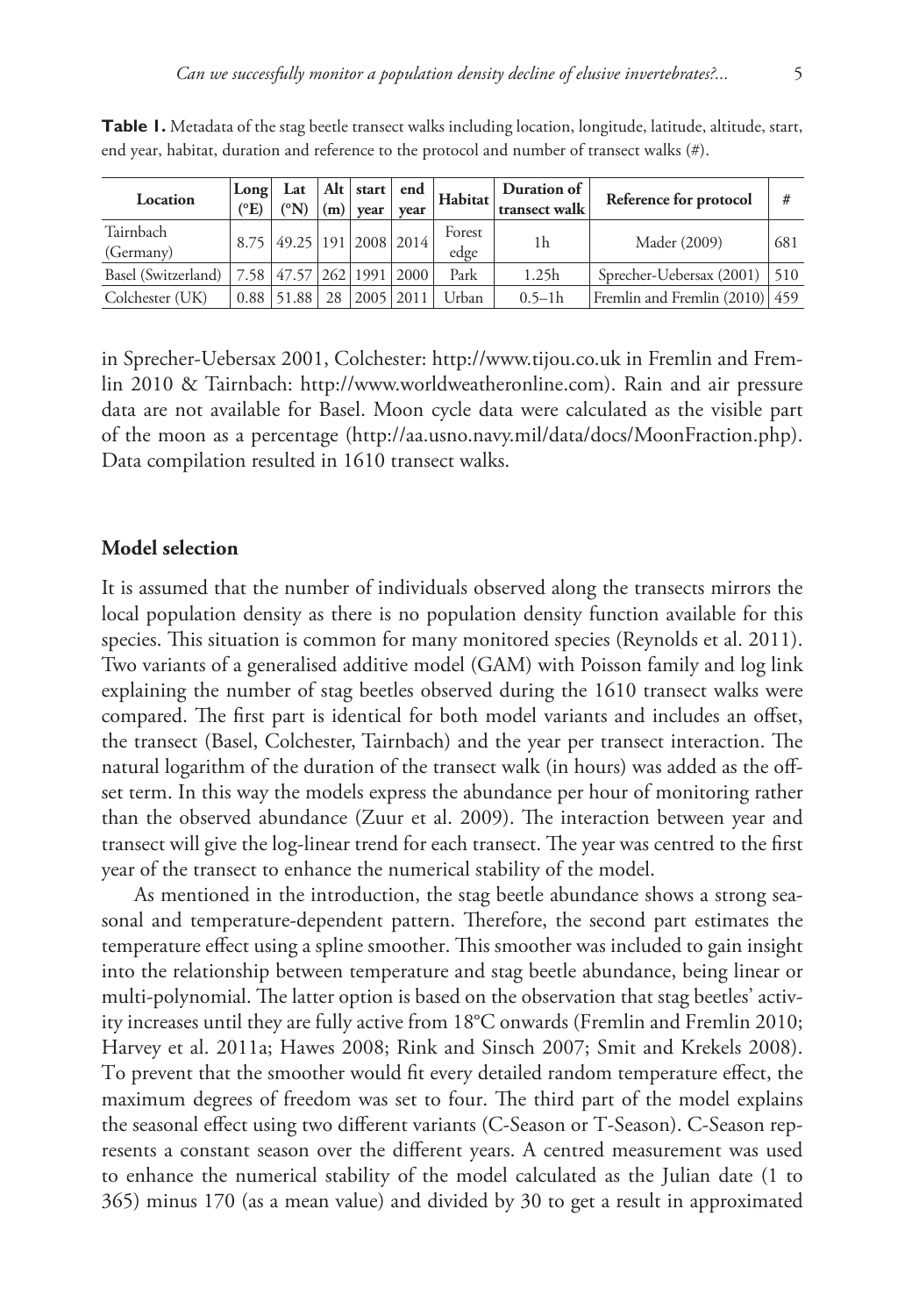months. T-Season represents a shifted season based on the temperature of that specific year to accommodate a stag beetle season that is triggered by a certain temperature. Vrezec et al. (2012a) have argued that stag beetle emergence depends on the temperature resulting in such a shifting season. Therefore, the first day of T-Season was defined as the first transect day with 18°C or higher, resulting in a negative season before that day. Days of this shifted season were again divided by 30. C-Season or T-Season was included with a spline smoother (with a maximum of four degrees of freedom):

# stag beetles ~ Intercept + offset (log(transect duration)) + transect + year:transect + s(temperature) + s(C-Season)

or

# stag beetles ~ Intercept + offset (log(transect duration)) + transect + year:transect + s(temperature) + s(T-Season)

The two variants of the explanatory model were, in the first place, evaluated based on the analysis of the model residuals in relation to model variables. As both variants performed equally well, the best model was finally selected by the AIC criterion (see results). Model residuals were plotted against weather variables that were not used in the model (see section 2.1) and moon cycle data to detect any remaining variability and correlation coefficients were calculated to decide whether to include these variables in the explanatory model.

### **Monte-Carlo simulation of a 1% population decline**

New data sets were created consisting of 10 up to 100 transects, with each transect simulated for 12 years (cfr. European Topic Centre on Biological Diversity 2011). Transects data was generated from 10 May till 4 July each year to accommodate an 8 weeks period that included the abundance peak of the stag beetle and that was mainly within the monitoring range of the original transects. The duration of the transect walk was set to 1 hour.

The observed temperature data was modelled with a generalised linear mixed model (GLMM) including season as a second degree polynomial as explanatory variable and transect and year as crossed random effects:

Temperature ~ Intercept-temperature + C-Season + C-Season² + (1|Transect) + (1|Year)

To generate simulated temperature data, the GLMM with the original coefficients was converted to a GLM by changing the random effects in normally distributed fixed effects with zero as mean and their sigma as variance. The auto-correlation was set to 0.7, based on visual and empirical interpretation (Suppl. material 1: Figure A.1). Fur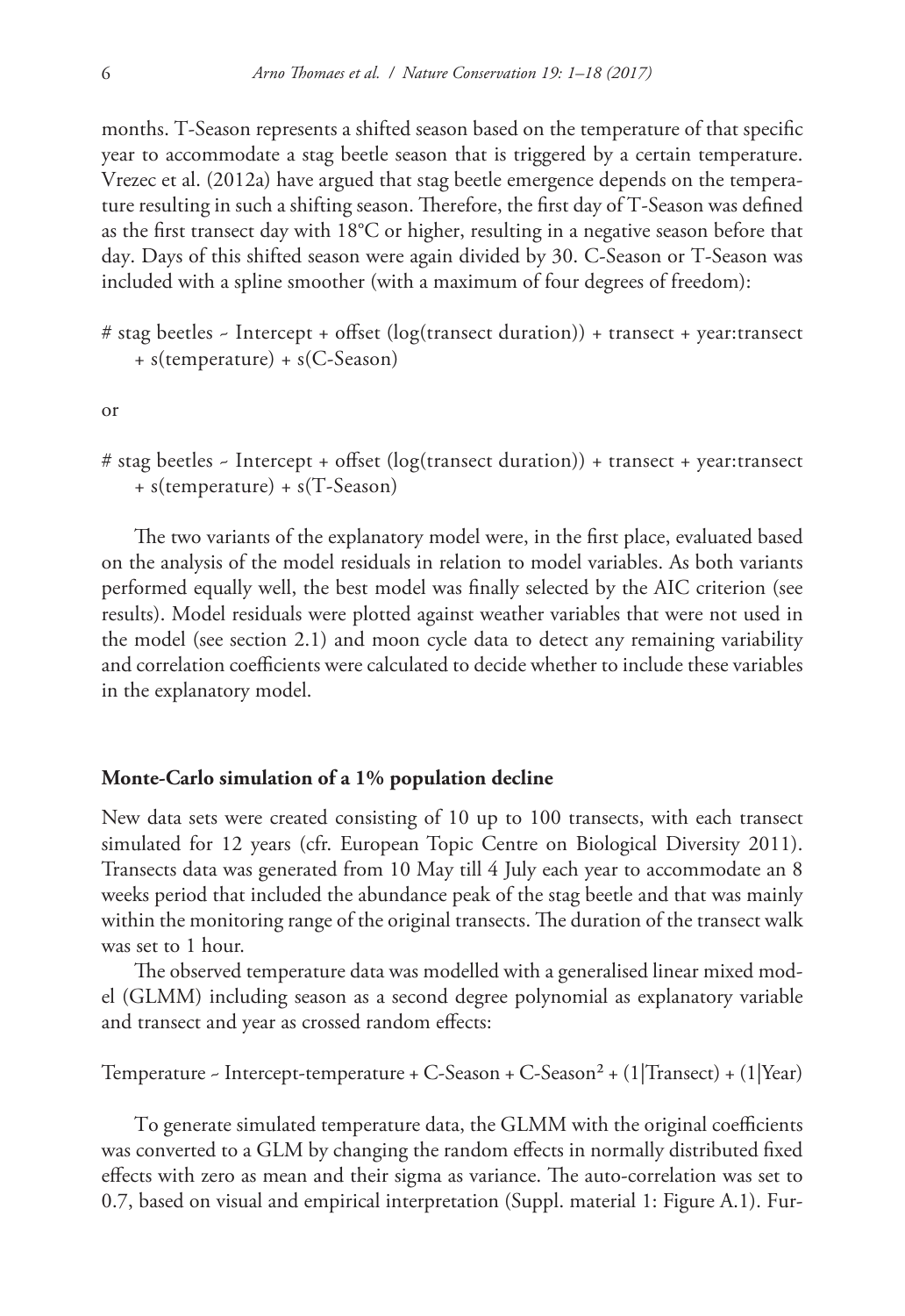ther, we added a normal distributed random part to the intercept with zero mean and a low standard deviation  $(\sigma=0.01)$  between simulations.

The number of stag beetles observed per transect walk was simulated based on the selected explanatory model from the model selection. To facilitate the simulation, this GAM model was simplified to a GLM simulation model including a second degree polynomial of temperature and third degree polynomial of C-Season, based on the degrees of freedom in the original model. The third degree of temperature was not used in the simulation model as its significance in the explanatory model depended on the year:transect interaction and is therefore not an overall population characteristic but a statistical compensation for this interaction. Moreover, the temperature effect of a second or third degree polynomial on the number of stag beetles observed remains very similar (Suppl. material 1: Figure A.2). Year and transect were included as normally distributed fixed effects with zero as mean and their variance based on the explanatory model. Each transect was given a fixed trend which encompasses a 1% population decline per year (cfr. European Topic Centre on Biological Diversity 2011). The model can be presented as:

# stag beetles ~ rpois(Expected count /transect duration)

```
Log (Expected count /transect duration) = Intercept + transect<sub>i</sub> + year<sub>j</sub> +
    poly(temperature, 2)
+ poly(C-Season, 3) + ((1-0.12)^{1/12}) * year
```
 $\text{transect}_{i}$  ~  $\text{Normal}(0, \text{sd}_{\text{transect}})$ year<sub>j</sub> ~Normal(0, sd<sub>year</sub>)

## **Statistical power analysis**

Four monitoring scenarios (Weekly, Warmest of 7d, Peak temperature and Daily) were applied to the simulated data to comply with different monitoring protocols. In the Weekly scenario, each transect was monitored weekly during one up to eight weeks centred around the period with peak abundance. In the Warmest of 7d scenario, the transect was monitored on the warmest day of each week representing a monitoring protocol that depends on the weather forecast for the coming seven days. This is a simplification of the method proposed by Campanaro et al. (2016) where only the days from Monday till Thursday were used for monitoring. In the Peak temperature scenario, the monitoring started on the first day with a temperature of 18°C or higher and was continued for one up to eight consecutive days. These three scenarios (each including one up to eight days of monitoring per year and transect) were compared with a Daily scenario which includes daily monitoring during one up to eight weeks (7 to 56 days per year and transect).

On the subsets of data sampled with the different scenarios, a GLM validation model was fitted similar to the simulation model, but without year and transect effects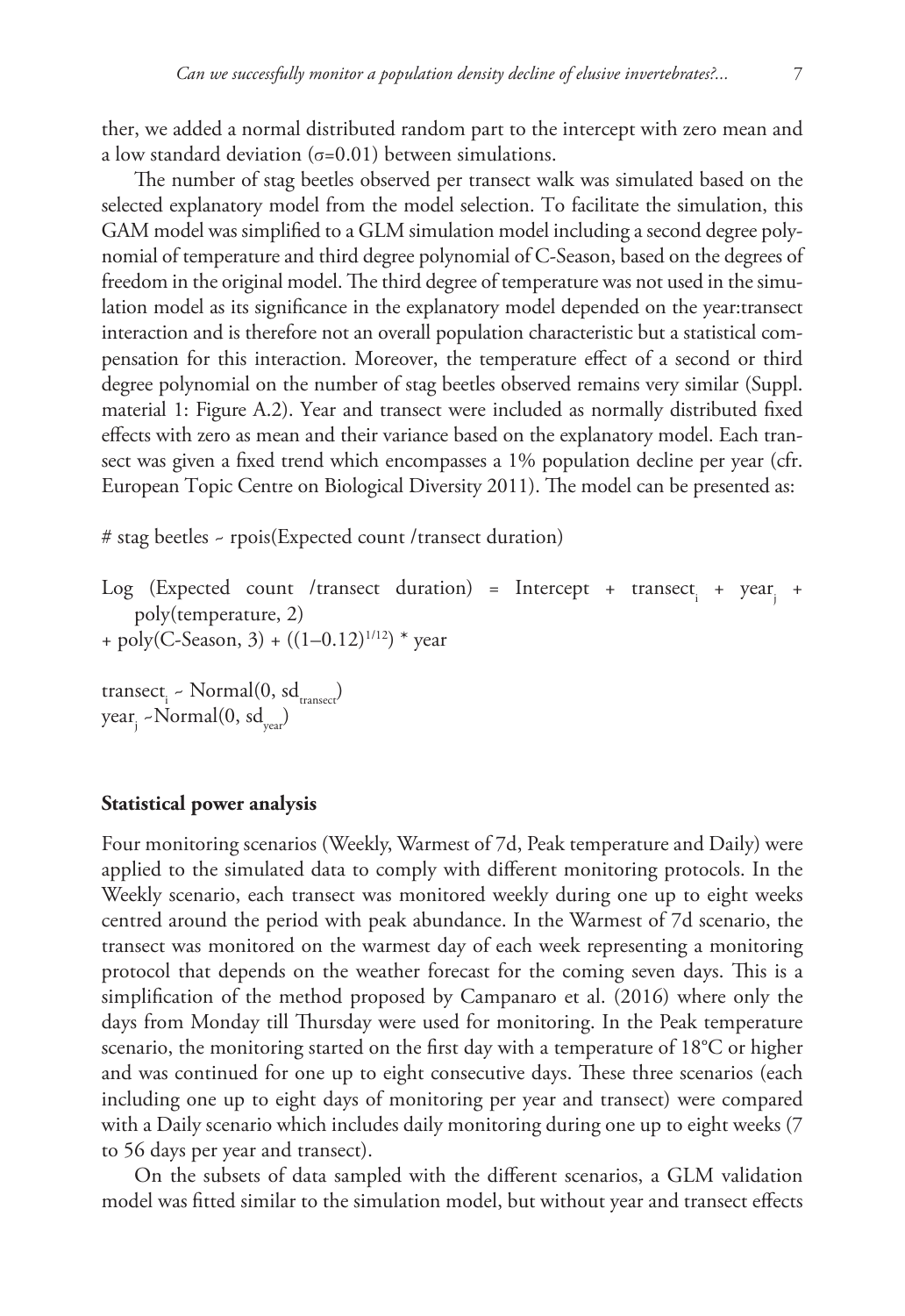to improve the processing time (they could be left out as these were centred around zero). If the subset included data of less than four weeks, then C-Season was left out of the validation model as the period is too short to fit the season effect properly. When modelling data from the Peak temperature scenario, both temperature and C-Season were left out of the validation model for the same reason. From each validation model, the parameter estimate and p-value for year were extracted.

Simulations were run 1000 times for each of the different simulation options, i.e. 10 to 100 transects (sample size), one to eight days/weeks of monitoring per year and transect (frequency) and for each of the four scenarios. Power (1 - type II error) was calculated as the percentages of  $p<0.05$  (type I error) with parameter estimate  $<1$  (i.e. prediction of a declining trend) for each of the simulation options. Based on these results, the minimum effort (= frequency \* sample size) needed to reach a power > 90% was assessed. A threshold of 90% has been repeatedly suggested for reliable trend detection (e.g. Meyer et al. 2010; Steidl et al. 1997) in order to balance type II and type I errors (Di Stefano 2003). The median absolute bias on the trend estimation (MAB) for each scenario was also calculated to evaluate the accuracy of the trend estimation. MAB is sometimes used as an alternative for the power to optimise the effort of monitoring (Jones et al. 2015; La Morgia et al. 2015).

Finally, the power of three existing monitoring protocols was calculated: two in Flanders and one in Slovenia. In Flanders (Northern Belgium) a monitoring protocol for this species was designed including 36 transects and eight weeks of monitoring during the presumed warmest day of the week (Thomaes 2014), further called the Flanders scenario. As a start-up, this protocol was downscaled to 15 transects with three to eight weeks of monitoring (scenario Warmest of 7d) and 30 other transects that would be monitored only once a year (Flanders start-up). This downscaling was due to the fact that few volunteers have experience with stag beetles. It was simulated as three transects with eight, seven and six weeks of monitoring, two transects with five, four and three and 30 transects with one yearly random monitoring in a three week period around the abundance peak. In Slovenia, the monitoring includes two transects that are walked yearly plus eight that are walked every two years with three assessments within a period of about five weeks (Al Vrezec, pers. comm.). To assess its power, this protocol was implemented as a five week period with monitoring in the first, third and fifth week with the scenario Warmest of 7d. Al statistics were performed in R 3.3.1 (R Core Team, 2015) with mgcv, lme4 and ggplot2 as libraries (Wood 2011; Bates et al. 2014; Wickham 2009).

### **Results**

### **Model selection**

The model with C-Season had a lower AIC (7971) than the model variant with Tseason (AIC = 8743) meaning that the hypotheses presented in Vrezec et al. (2012a) explaining the emergence of stag beetles at a certain temperature threshold could not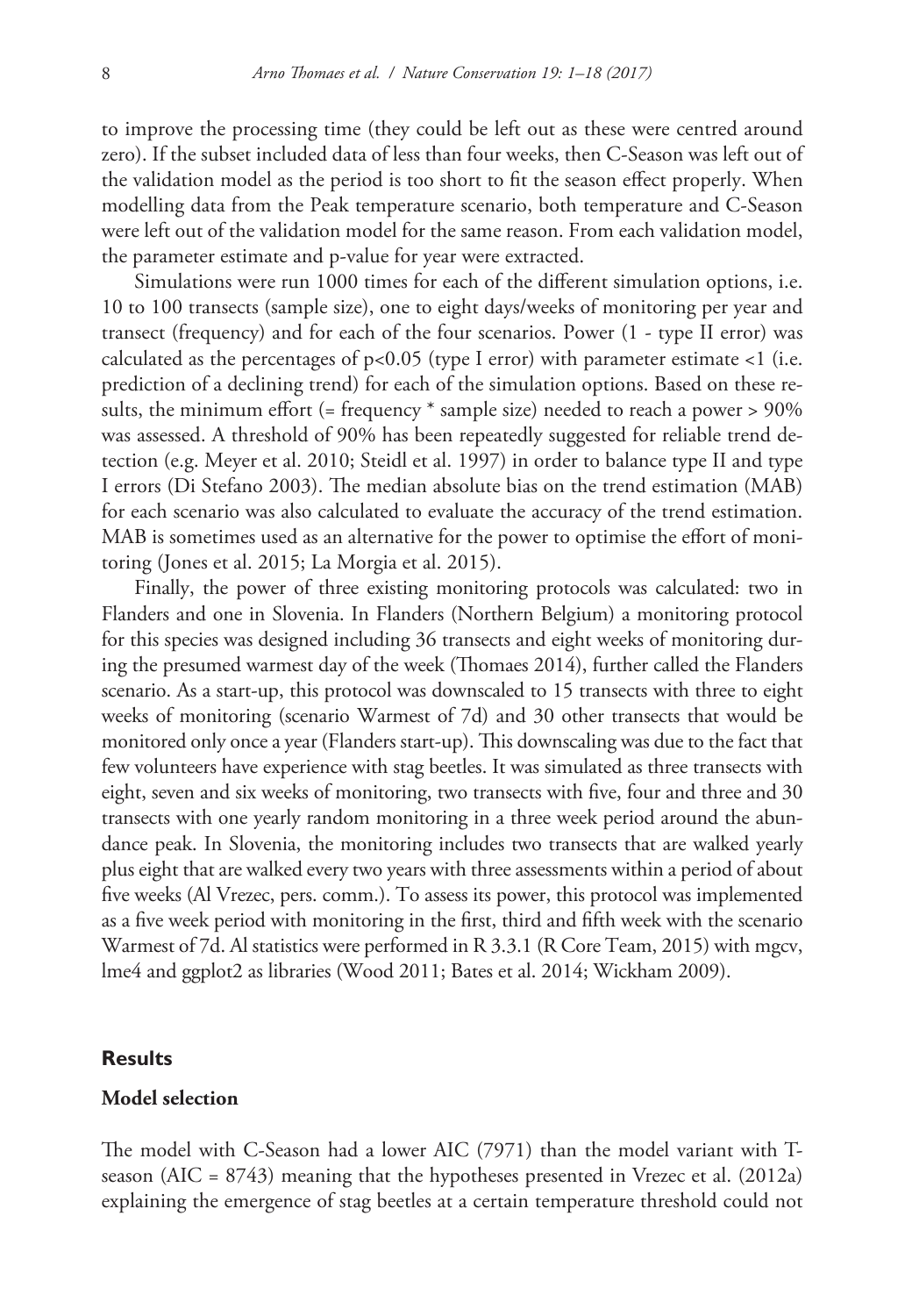**Table 2.** Coefficients of the explanatory GAM model variant with lowest AIC which explains the stag beetle abundance. The table includes coefficients and their significance, estimated degrees of freedom for the smoothers of C-season and temperature and percentage deviation explained by the model (%dev. expl.: % deviation explained).

|                 |           | Coefficients | edf                    | %dev. expl.                                                     |           |            |                           |      |
|-----------------|-----------|--------------|------------------------|-----------------------------------------------------------------|-----------|------------|---------------------------|------|
| <b>Transect</b> |           |              |                        | <b>Year x Transect</b>                                          |           |            | $s(Temp)$ $ s(C-Season) $ |      |
|                 |           |              |                        | Basel   Colchester   Tairnbach   Basel   Colchester   Tairnbach |           |            |                           |      |
| $-1.13***$      | $0.24***$ | $-0.11$      | $-0.12$ <sup>***</sup> | $0.11***$                                                       | $0.26***$ | $2.898***$ | $2.991***$                | 47.4 |

 $***: < 0.001$ 

be confirmed. Therefore, the model variant with C-Season (Table 2 and Suppl. material 1: Figure A.3) was used as a selected explanatory model. The smoother for temperature (Suppl. material 1: Figure A.2) confirmed the finding that stag beetles are fully active from about 18°C onwards (see earlier). Model residuals showed no relation with other weather variables or moon cycle data (Suppl. material 1: Figure A.4), so no updates were made to include these variables in the explanatory model. As all these weather data were correlated with temperature (Suppl. material 1: Figure A.5), it can be assumed that temperature is a robust variable of weather conditions in general.

#### **Statistical power analysis**

Only with three of the four scenarios, a power of 90% was achievable but the effort and number of transects needed differed (Figure 1). The lowest effort to reach this power corresponded to the Warmest of 7d scenario with 80 transects and 2 days per year and transect (resulting in 160 days/y) (Figure 2). With the same scenario, many other options were possible to yield a power of 90% with 30 up to 100 transects with respectively 8 and 2 days per year and transect resulting in an effort between 180 and 240 days/y. The Weekly scenario required a slightly higher effort, at least 240 days/y with a combination of 80 transects and 3 days per year and transect. Again, many other options were also possible and only needed a slightly higher effort. The Daily scenario had the highest effort needed to reach a power of 90%. Here, an effort of 420 days/y was needed with a combination of either 20, 30 or 60 transects and respectively 3, 2 or 1 week of monitoring per year and transect. However, it was the only scenario that allowed successful monitoring with 20 transects. With the Peak temperature scenario, it was not possible to reach a power of 90%; with 100 transects and 8 days per year and transect, a power of 88.5% was reached. Based on the fairly coincidental lines in Figure 2, it is clear that the scenario and effort are of main importance to optimise the power, while the individual combinations of number of transects and frequency are of lesser importance.

The MAB criteria provided very similar results compared to the power (Suppl. material 1: Figure A.6). All scenarios with a power above 90%, yielded a low MAB (i.e. 0.01 to 0.04 or 1.4–3.7% of the real trend) and vice versa (Suppl. material 1: Figure A.7).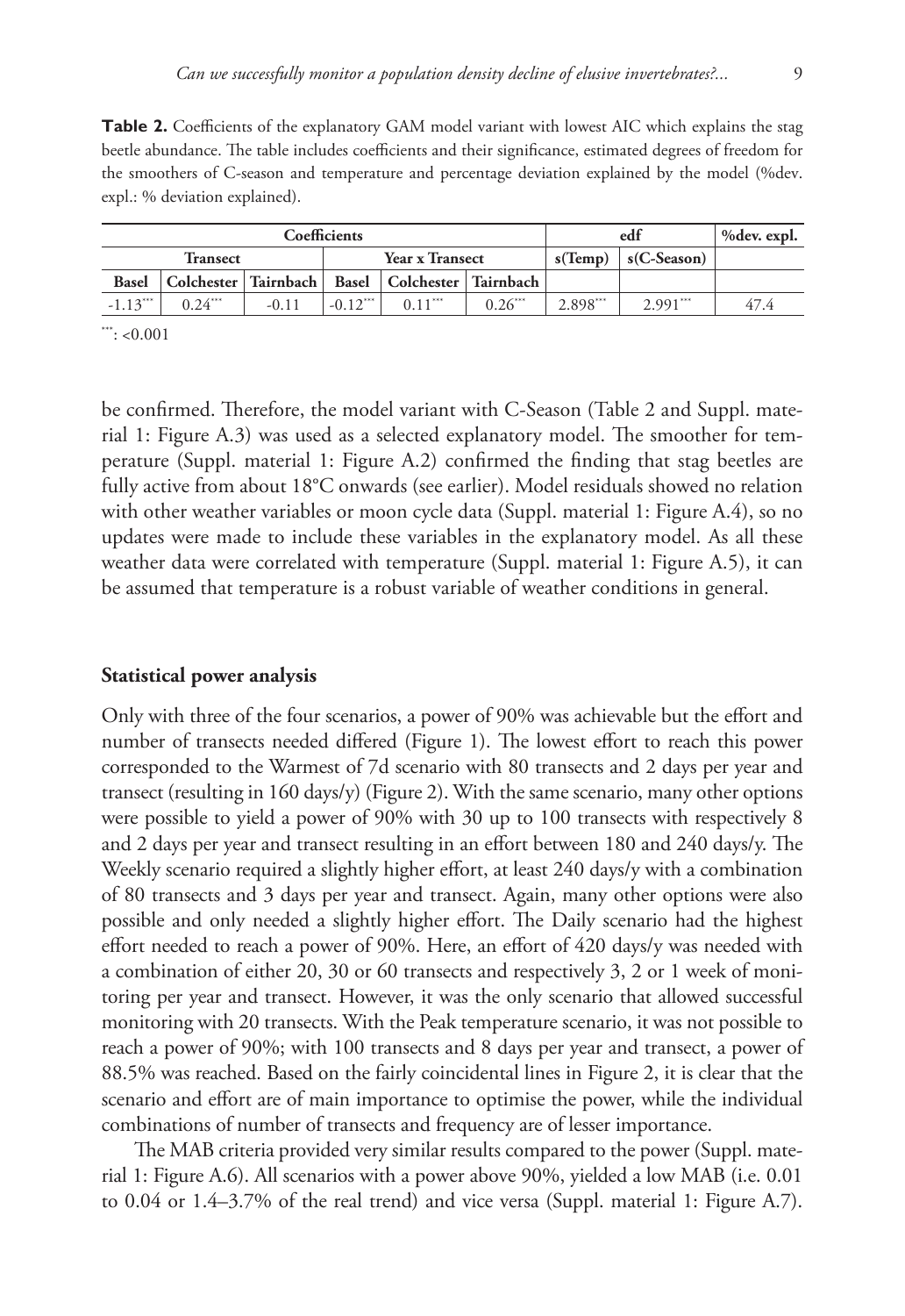

Figure 1. Statistical power for different scenarios, number of transects and frequency as number of days (for Peak temperature, Weekly and Warmest of 7d) or weeks (for Daily) per year and transect for monitoring the stag beetle (*Lucanus cervus*).



Figure 2. Statistical power for different scenarios, efforts as number of days/year (limited to 1000) and number of transects for monitoring the stag beetle (*Lucanus cervus*).

Thus, the MAB criteria yielded little additional insight for selecting the optimal scenario and effort.

The original monitoring for Flanders, Flanders scenario, yielded a power of 95% within 12y. The Flanders start-up scenario still had a power of 79%. The scenario of Slovenia, with only ten transects, yielded a power of 23%. This was quite low but, for a period of 24y the power increased to 81%.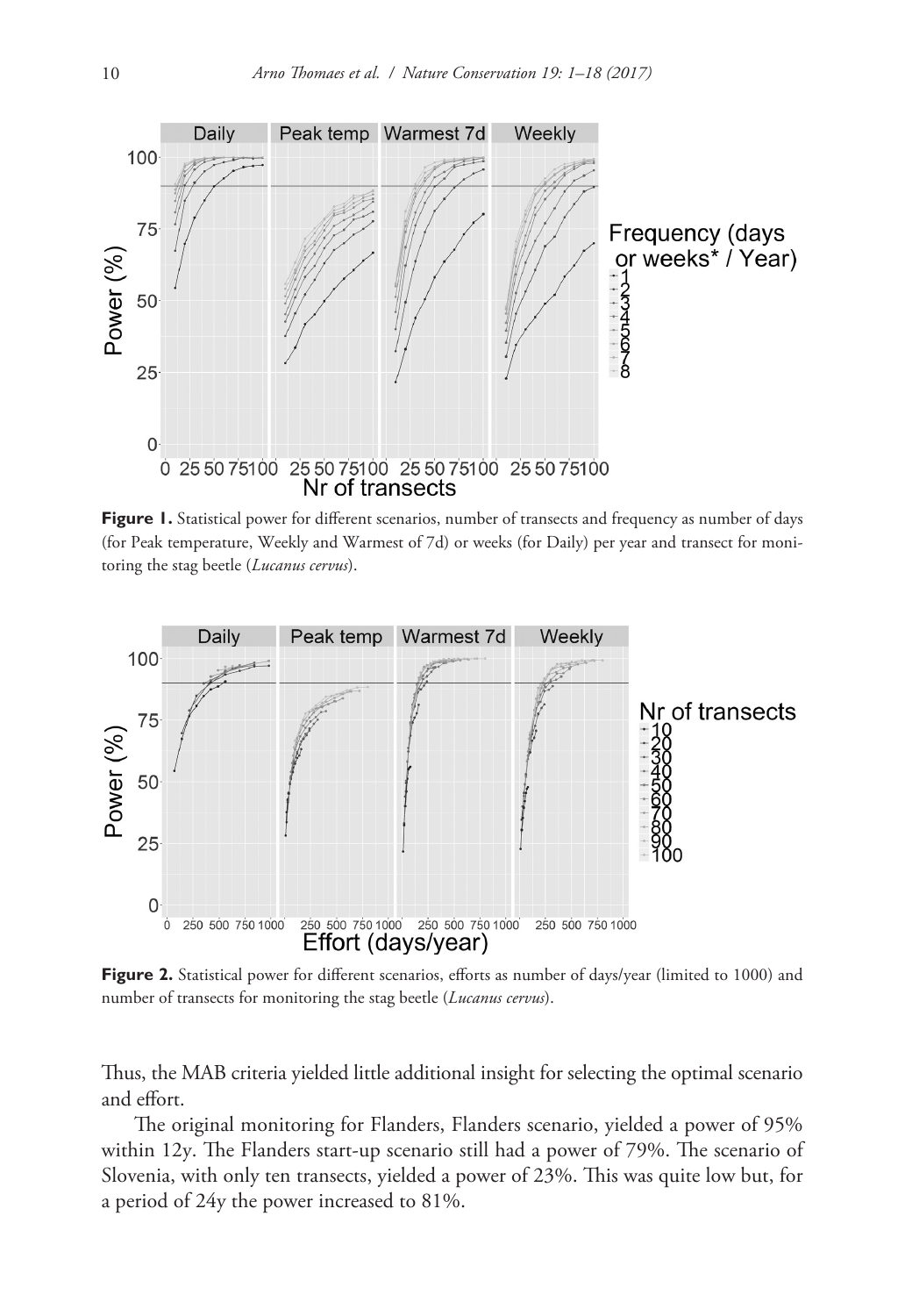#### **Discussion**

With the statistical power analysis presented, it was shown that it is at least feasible to monitor population density changes of the stag beetle with an effort of 240 days/y. This effort can be applied successfully with different combinations of scenarios, number of transects (between 30 and 100) and frequency. Before concluding which monitoring strategy and effort is most advisable to employ, the impact and alternatives for the missing density function, the limitations of the data used and the consequences of methods used for the results of the power analysis will be discussed first.

One of the main methodological problems for population trend analysis is the use of a relative abundance measure (here number of stag beetles found along a transect) to estimate the absolute population size (e.g. Bried and Pellet 2012; LaCommare et al. 2012; Williams and Thomas 2009). In many cases, the relationship between them is unknown and consequently a linear relationship must be assumed (LaCommare et al. 2012). Although a linear relationship might often be reasonable, several exceptions have been mentioned including differential population declines across sexes or life-history stages (Shea et al. 2006; Reynolds et al. 2011). For example, it is known that stag beetle transect walks are biased towards observations of male adults (e.g. Vrezec et al. 2012b). Consequently, threats affecting males in a selective way might result in an overestimate of the real population decline. Solutions that have been suggested to cope with this are distance sampling, mark-recapture procedures and presence-absence methods. Distance sampling is not realistic to apply to flying insects and mark-recapture procedures have yielded little recaptures for stag beetles (e.g. Chiari et al. 2014). Joseph et al. (2006) determined that for low density and hard-to-detect species, presence-absence methods equated or outperformed abundance methods at tracking changes in population size. For the stag beetle, this does not seem to be the case as the effort suggested by Campanaro et al. (2016) to assess the presence is 3 transect walks per year and transect which is comparable to some of our conclusions. However, presence-absence methods in general need many more transects than abundance methods so the overall effort will be higher.

The between-site variation on the number of the stag beetles observed is difficult to assess as only three sites have been monitored. Bart et al. (2004) mention that the variability in habitat and environment between sites is important when balancing the number of sites and monitoring frequency per site. As our three sites represent quite distant locations and habitats in north-western Europe, the results can be interpreted as based on maximal between-site variation and, consequently, as estimates of the outer limits of effort needed for monitoring the species in north-western Europe or countries within this region. Outside this region, the species response to temperature and season might differ and possibly also the effort needed to monitor it. LaCommare et al. (2012), Pais et al. (2014) and Jones et al. (2015) also concluded that the optimal monitoring strategy might differ across locations. Consequently, care must be taken when applying the results in other parts of the range of the species. For example, it might be expected that the species is less temperature restricted in warmer climates and consequently lower effort is needed. Furthermore, if the monitoring covers a large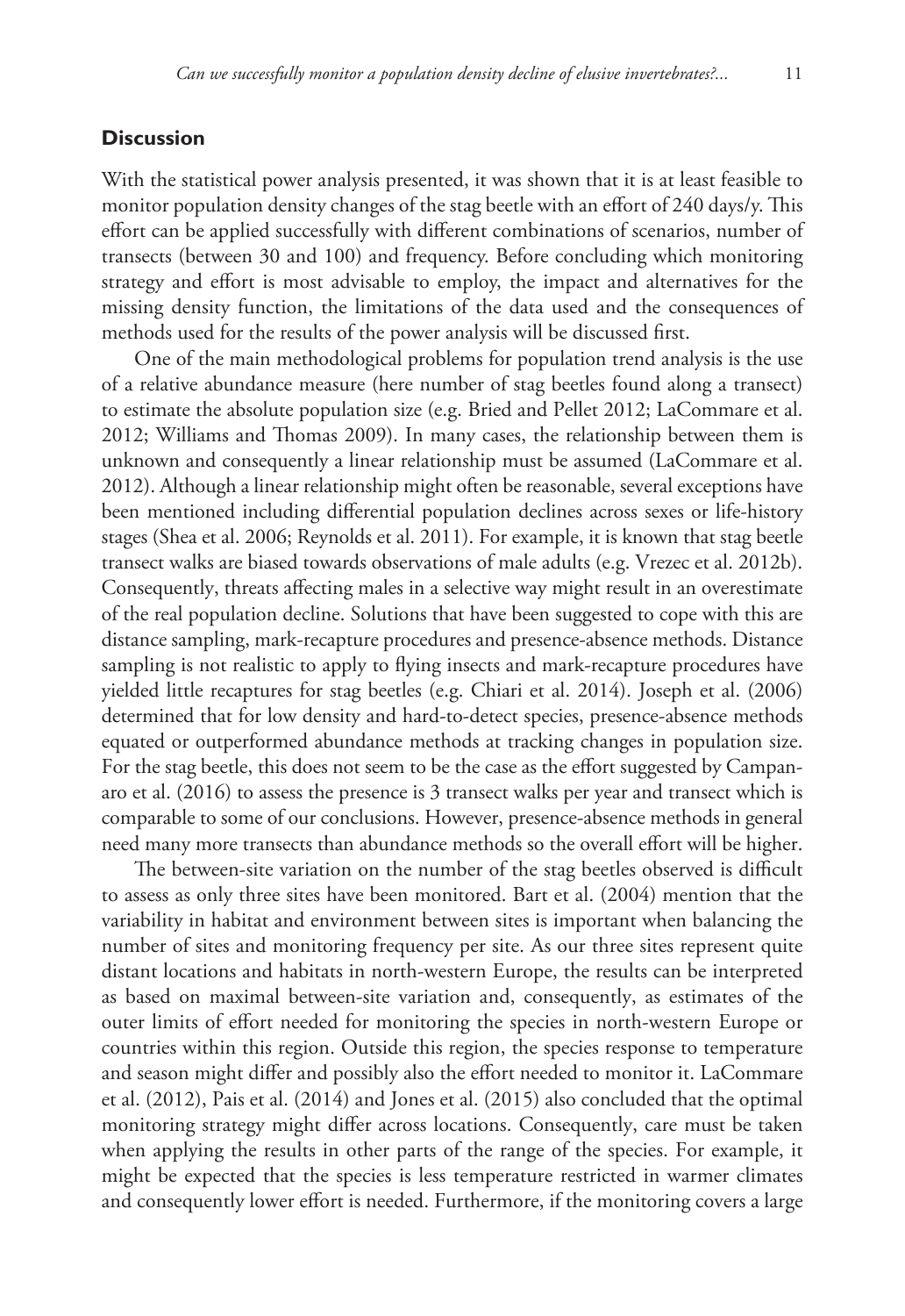area, more variability between sites is likely to be expected and therefore more transects should be selected (Meyer et al. 2010; Pollock et al. 2002).

The most efficient way of monitoring the stag beetle seems to involve a scenario with weekly transects walks during the warmest evening. The scenario with transect walks concentrated after a first evening with 18°C or higher seems to have missed the period with abundance peak resulting in a very low power. Possibly, the stag beetle emergence in this region is triggered by lower temperatures and this causes the mismatch. However, if this peak period can be predicted, then the power of such a monitoring scenario might be much higher. When T-season is used in the simulation model instead of C-season, the Peak temperature scenario has the lowest effort needed to reach a power of 90% (results not shown). This is due to the fact that the simulation model and data sampling are then ideally tuned as both are based on the same hypothesis i.e. the period with abundance peak starts on the first evening with a temperature of 18°C. In reality, the start of this peak might be more complex and therefore more difficult to predict. Especially in different regions, stag beetle emergence might be expected to respond differently and thus different monitoring protocols might be needed for each region if this were to be applied. Consequently, it might be difficult to organise a large network of transects and instruct volunteers if the monitoring differs at each transect depending on the local temperature or climate zone. In that case, it might be easier to have transects that need to be walked weekly on the warmest day or even on a fixed day.

The Warmest of 7d scenario is simulated with the simplifications of a perfect weather forecast (i.e. the warmest evening is known at the beginning of the week) and so, in reality, the power might decrease slightly due to an imperfect weather forecast. However, as the power of the Weekly scenario is quite similar, this effect is expected to be limited. For more southern locations, this effect might be even smaller as days with unsuitable weather become rare.

An advantage of the Warmest of 7d above the Peak temperature scenario is that the effect of season remains evaluated. By this, changes in seasonality can also be detected. For example, climate change is expected to negatively affect the activity period (Rink and Sinsch 2011) which might not be detected with a Peak temperature scenario. Furthermore, data sampled in other periods (due to different monitoring strategies) or additional transect walks can still be included in the analysis as season and temperature remain in the validation model. This is not possible for the Peak temperature scenario where season and temperature are left out of the validation model and consequently balanced data is needed, thus making this scenario less robust (cfr. Schmucki et al. 2016).

Daily sampling clearly results in oversampling of a site in terms of population trend detection and is therefore not advised when trying to optimise the monitoring effort. However, this sampling technique might be very useful when only a limited number of transects is available or to study other population parameters, e.g. gaining insight into the period with peak abundance.

When comparing different options with the same effort, it seems that, in the presented simulation, the number of transects and frequency has little additional impact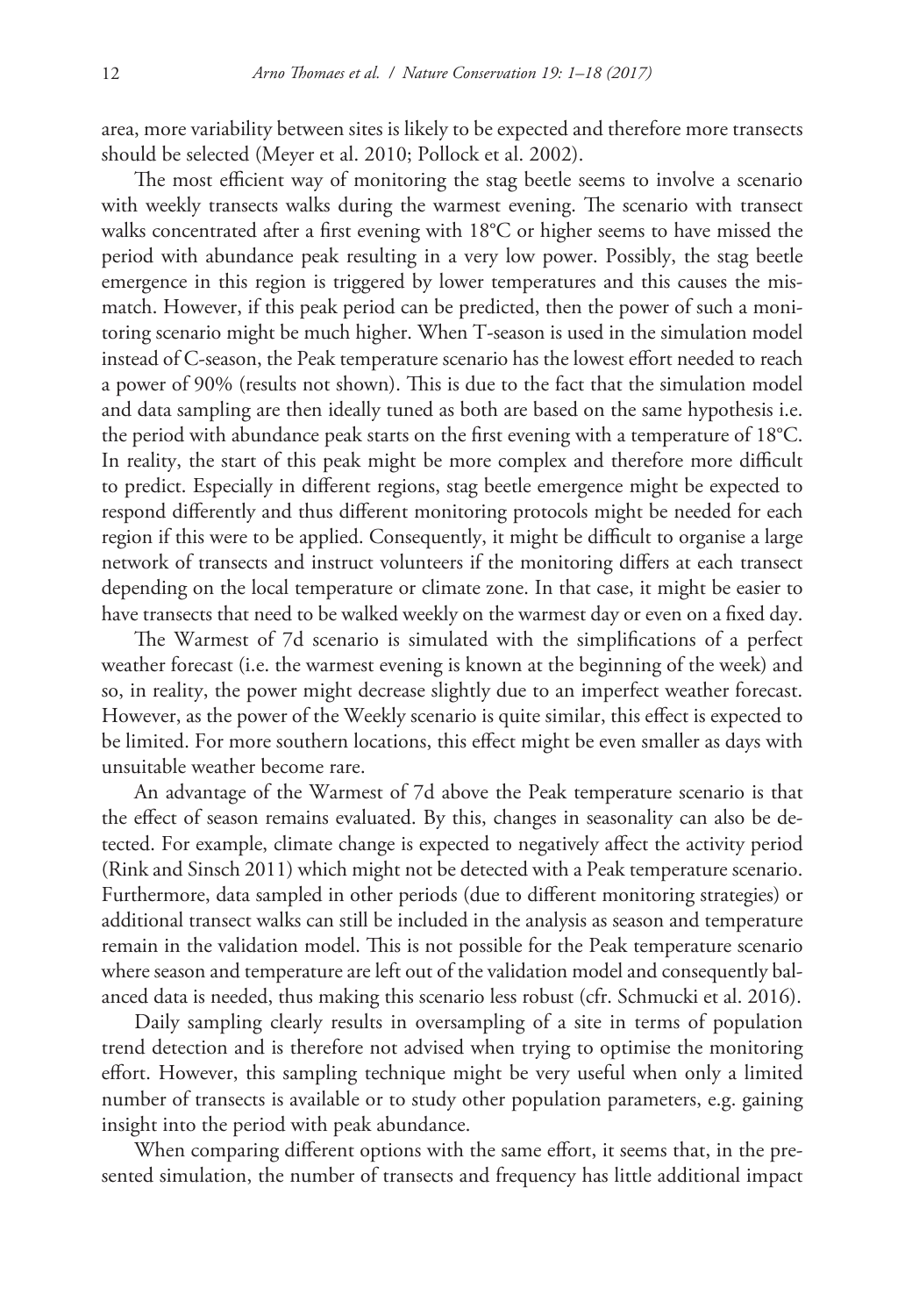on the power. Thus, different combinations can be used to bring this monitoring into practice. Due to some simplifications that were included in the simulation, e.g. constant seasonal effects at all locations and equal decline at all sites, it is not advisable to use the lowest sufficient effort calculated but rather select a more robust estimate of the effort needed. Therefore, it is concluded that any combination with the Warmest of 7d scenario and an effort of minimal 240 days per year and between 40 and 100 transects can be used to realise the monitoring of this species to detect the given trend. A higher number of transects only slightly improves the power (cfr. Meyer et al. 2010). However, it is also important to take into account the costs for selecting and installing additional transects and finding and training volunteers (cfr. Jones et al. 2015; Lang et al. 2016; Williams and Thomas 2009). Therefore, it might be more realistic to realise only 40 transects with 6 days of monitoring per year and transect than 80 transects with 3 days per year and transect.

When comparing our results with other studies, it is concluded that the effort needed to monitor this elusive stag beetle (240 surveys/y) is not higher than for other invertebrates. Bried and Pellet (2012) concluded that the minimum allowable effort for occupancy monitoring of the Karner blue butterfly was 360 (40 sites x 9 surveys) for the spring generation and 200 (20 sites x 10 surveys) for the summer generation. Keizer-Vlek et al. (2012) found that more than 1000 sites must be sampled to detect a 40% change in the frequency for monitoring rare river inhabiting macroinvertebrates (50 sites for common species). Lang et al. (2016) found the need for about 600 to 2200 transect and four survey events to detect a population decline of frequent and rare butterflies respectively. However, as the scales, methods and detection thresholds differ, a one to one comparison is not possible.

Based on the current study, it is assumed that many other elusive species with similar life history traits can likely be monitored with a similar magnitude of effort. Many other stag beetles species share the short activity period, crepuscular activity and temperature dependence (e.g. Roets et al. 2013) and thus it is likely that comparable efforts are needed to study them. Other saproxylic beetles, like *Rosalia alpina*, *Morimus asper* or *Cerambyx cerdo* (all European Habitats Directive species), also share these life history traits despite being mainly monitored by trapping (respectively Bosso et al. 2013; Buse et al. 2008; Vrezec et al. 2012b) and consequently might need efforts of comparable magnitude.

It is concluded that it is possible to monitor a rather small population density decline of 1% per year for the elusive stag beetle with a moderate monitoring cost of 240 transect walks per year. Based on this example, it is assumed that many other elusive species with similar life history traits can be monitored with moderate efforts. This finding is especially important as saproxylic insects represent a large share of the total forest biodiversity (e.g. Müller et al. 2008, Horak et al. 2012) although many are elusive. Based on the current finding, we propose that at least some flagship species of this group are included in species monitoring programmes as their monitoring seems feasible.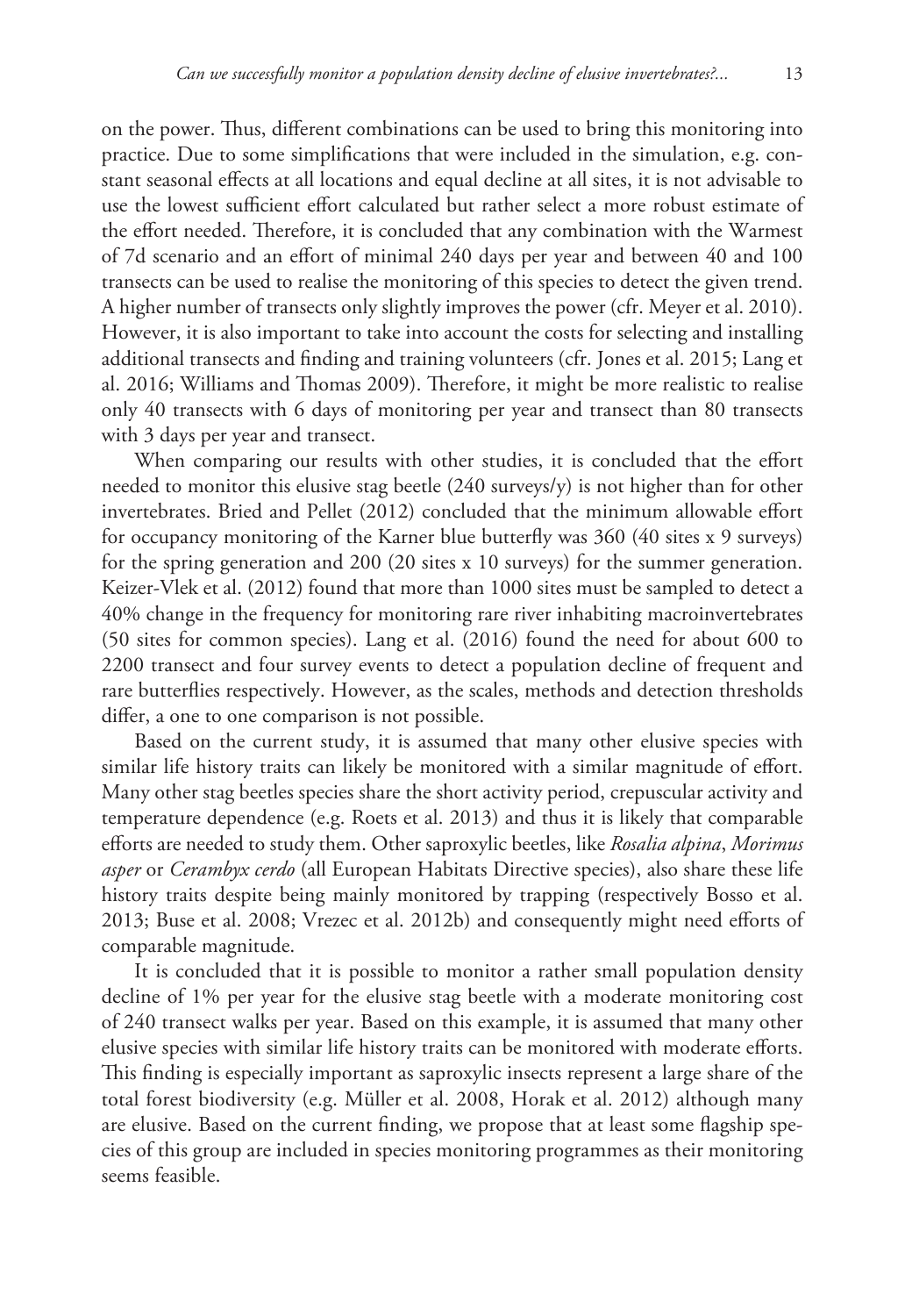### **Acknowledgements**

This research did not receive any specific grant from funding agencies in the public, commercial or not-for-profit sectors. Thanks to two anonymous reviewers for improving an earlier version of this paper.



Special issue published with the contribution of the LIFE financial instrument of the European Union.

#### **References**

- Bart J, Burnham KP, Dunn EH, Francis CM, Ralph CJ (2004) Goals and strategies for estimating trends in landbird abundance. Journal of Wildlife Management 68: 611–626. [https://doi.org/10.2193/0022-541X\(2004\)068\[0611:GASFET\]2.0.CO;2](https://doi.org/10.2193/0022-541X(2004)068%5B0611:GASFET%5D2.0.CO;2)
- Bates D, Maechler M, Bolker B, Walker S (2014) lme4: Linear mixed-effects models using Eigen and S4. R package version 1.1–7.<http://CRAN.R-project.org/package=lme4>.
- Bosso L, Rebelo H, Garonna AP, Russo D (2013) Modelling geographic distribution and detecting conservation gaps in Italy for the threatened beetle *Rosalia alpina*. Journal for nature conservation 21: 72–80. <https://doi.org/10.1016/j.jnc.2012.10.003>
- Bried JT, Pellet J (2012) Optimal design of butterfly occupancy surveys and testing if occupancy converts to abundance for sparse populations. Journal of Insect Conservation16: 489–499.<https://doi.org/10.1007/s10841-011-9435-2>
- Buse J, Ranius T, Assmann T (2008) An endangered longhorn beetle associated with old oaks and its possible role as an ecosystem engineer. Conservation Biology 22: 329–337. [https://](https://doi.org/10.1111/j.1523-1739.2007.00880.x) [doi.org/10.1111/j.1523-1739.2007.00880.x](https://doi.org/10.1111/j.1523-1739.2007.00880.x)
- Campanaro A, Toni I, Hardersen S, Grasso DA (2011) Monitoring of *Lucanus cervus* by means of remains of predation (Coleoptera: Lucanidae). Entomologia Generalis 33: 79–89. [https://](https://doi.org/10.1127/entom.gen/33/2011/79) [doi.org/10.1127/entom.gen/33/2011/79](https://doi.org/10.1127/entom.gen/33/2011/79)
- Campanaro A, Zapponi L, Hardersen S, Méndez M, Al Fulaij N, Audisio P, Bardiani M, Carpaneto GM, Corezzola S, Della Rocca F, Harvey D, Hawes C, Johnson H, Kadej M, Karg J, Rink M, Smolis A, Sprecher E, Thomaes A, Toni I, Vrezec A, Zauli A, Zilioli M, Chiari S (2016) A European monitoring protocol for the stag beetle a saproxylic flagship species. Insect Conservation and Diversity 9: 574–584. <https://doi.org/10.1111/icad.12194>
- Cardoso P, Erwin TL, Borges PAV, New TR (2011) The seven impediments in invertebrate conservation and how to overcome them. Biological Conservation 144: 2647–2655. <https://doi.org/10.1016/j.biocon.2011.07.024>
- Chiari S, Zauli A, Audisio P, Campanaro A, Donzelli PF, Romiti F, Svensson GP, Tini M, Carpaneto GM (2014) Monitoring presence abundance and survival probability of the stag beetle *Lucanus cervus* using visual and odour-based capture methods: implications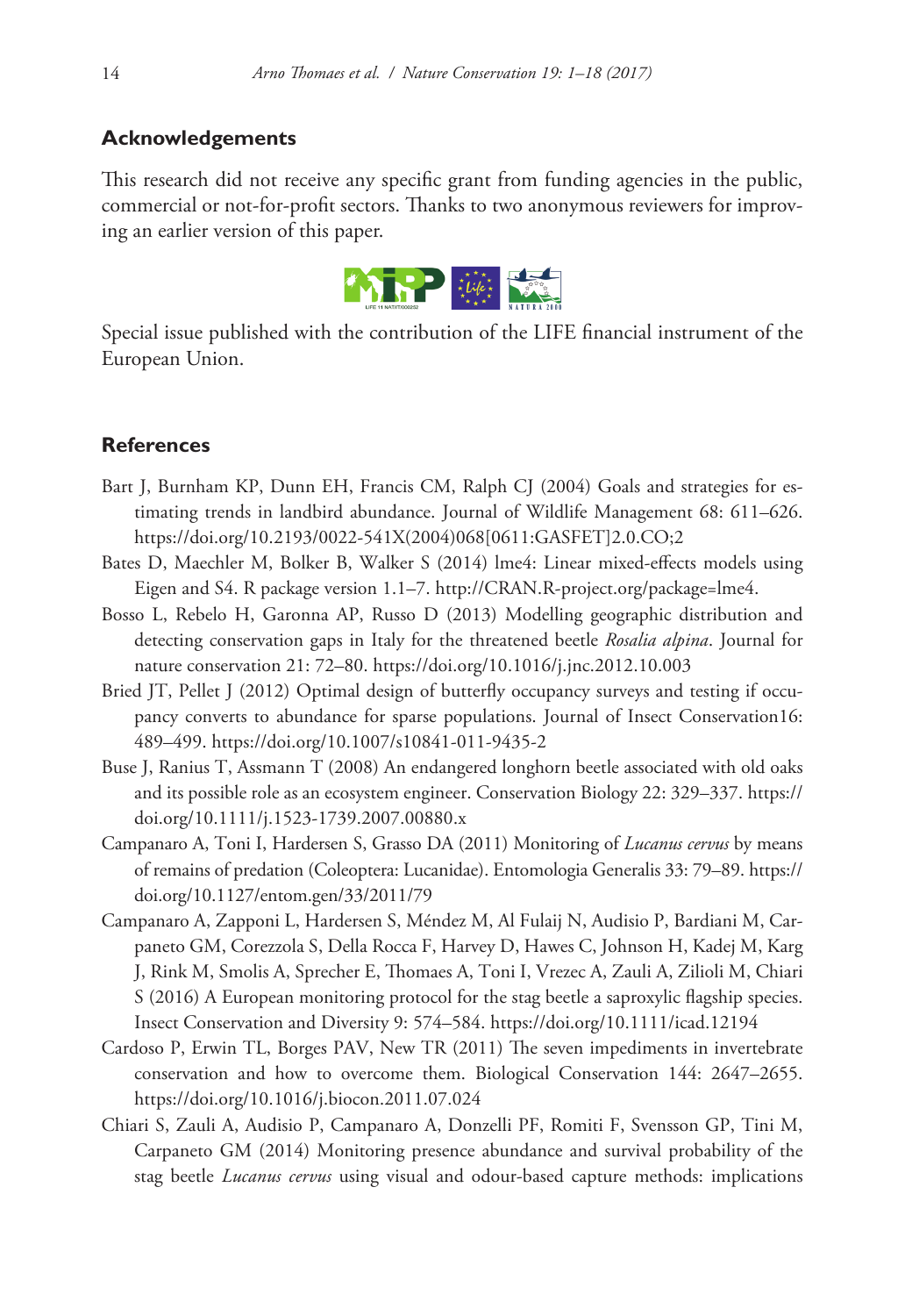for conservation. Journal of Insect Conservation 18: 99–109. [https://doi.org/10.1007/](https://doi.org/10.1007/s10841-014-9618-8) [s10841-014-9618-8](https://doi.org/10.1007/s10841-014-9618-8)

- Clark JA, May RM (2002) Taxonomic bias in conservation research. Science 297: 191–192. <https://doi.org/10.1126/science.297.5579.191b>
- D'Amen M, Bombi P, Campanaro A, Zapponi L, Bologna MA, Mason F (2013) Protected areas and insect conservation: questioning the effectiveness of Natura 2000 network for saproxylic beetles in Italy. Animal Conservation 16: 370–378.<https://doi.org/10.1111/acv.12016>
- Di Stefano J (2003) How much power is enough? Against the development of an arbitrary convention for statistical power calculations. Functional Ecology 17: 707–709. [https://doi.](https://doi.org/10.1046/j.1365-2435.2003.00782.x) [org/10.1046/j.1365-2435.2003.00782.x](https://doi.org/10.1046/j.1365-2435.2003.00782.x)
- European Topic Centre on Biological Diversity (2011) Assessment and reporting under Article 17 of the Habitats Directive Explanatory Notes Guidelines for the period 2007–2012. Brussels: European Topic Centre on Biological Diversity.<https://goo.gl/Vb8ndY>
- Franklin J, Regan HM, Hierl LA, Deutschman DH, Johnson BS, Winchell CS (2011) Planning implementing and monitoring multiple-species habitat conservation plans. American Journal of Botany 98: 559–571. <https://doi.org/10.3732/ajb.1000292>
- Fremlin M, Fremlin D (2010) Weather-dependence of *Lucanus cervus* L. (Coleoptera: Scarabaeoidea: Lucanidae) activity in a Colchester urban area. Essex Naturalist (New Series) 27: 214–230.
- Harvey DJ, Gange AC, Hawes CJ, Rink M, Abdehalden M, Al Fulaij N, Asp T, Ballerio A, Bartolozzi L, Brustel H, Cammaerts R, Carpaneto GM, Cederberg B, Chobot K, Cianferoni F, Drumont A, Ellwanger G, Ferreira S, Grosso-Silva JM, Gueorguiev B, Harvey W, Hendriks P, Istrate P, Jansson N, Jelaska LS, Jendek E, Jovic M, Kervyn T, Krenn HW, Kretschmer K, Legakis A, Lelo S, Moretti M, Merkl O, Palma RM, Neculiseanu Z, Rabitsch W, Rodriguez SM, Smit JT, Smith M, Sprecher-Uebersax E, Telnov D, Thomaes A, Thomsen PF, Tykarski P, Vrezec A, Werner S, Zach P (2011a) Bionomics and distribution of the stag beetle *Lucanus cervus* (L.) across Europe. Insect Conservation and Diversity 4: 23–38.<https://doi.org/10.1111/j.1752-4598.2010.00107.x>
- Harvey DJ, Hawes CJ, Gange AC, Finch P, Chesmore D, Farr I (2011b) Development of non-invasive monitoring methods for larvae and adults of the stag beetle *Lucanus cervus*. Insect Conservation and Diversity 4: 4–14. [https://doi.org/10.1111/j.1752-](https://doi.org/10.1111/j.1752-4598.2009.00072.x) [4598.2009.00072.x](https://doi.org/10.1111/j.1752-4598.2009.00072.x)
- Hawes C (2008) Tracking the movements of stag beetles *Lucanus cervus* L. (Coleoptera: Lucanidae) in the built environment. Landscape and Urban Planning 63: 131–138.
- Horak J, Chobot K, Horakova J (2012) Hanging on by the tips of the tarsi: A review of the plight of the critically endangered saproxylic beetle in European forests. Journal for nature conservation 20: 101–108. <https://doi.org/10.1016/j.jnc.2011.09.002>
- Jones T, Davidson RJ, Gardner JPA, Bell JJ (2015) Evaluation and optimisation of underwater visual census monitoring for quantifying change in rocky-reef fish abundance. Biological Conservation 186: 326–336. <https://doi.org/10.1016/j.biocon.2015.03.033>
- Joseph LN, Field SA, Wilcox C, Possingham HP (2006) Presence-absence versus abundance data for monitoring threatened species. Conservation Biology 20: 1679–1687. [https://doi.](https://doi.org/10.1111/j.1523-1739.2006.00529.x) [org/10.1111/j.1523-1739.2006.00529.x](https://doi.org/10.1111/j.1523-1739.2006.00529.x)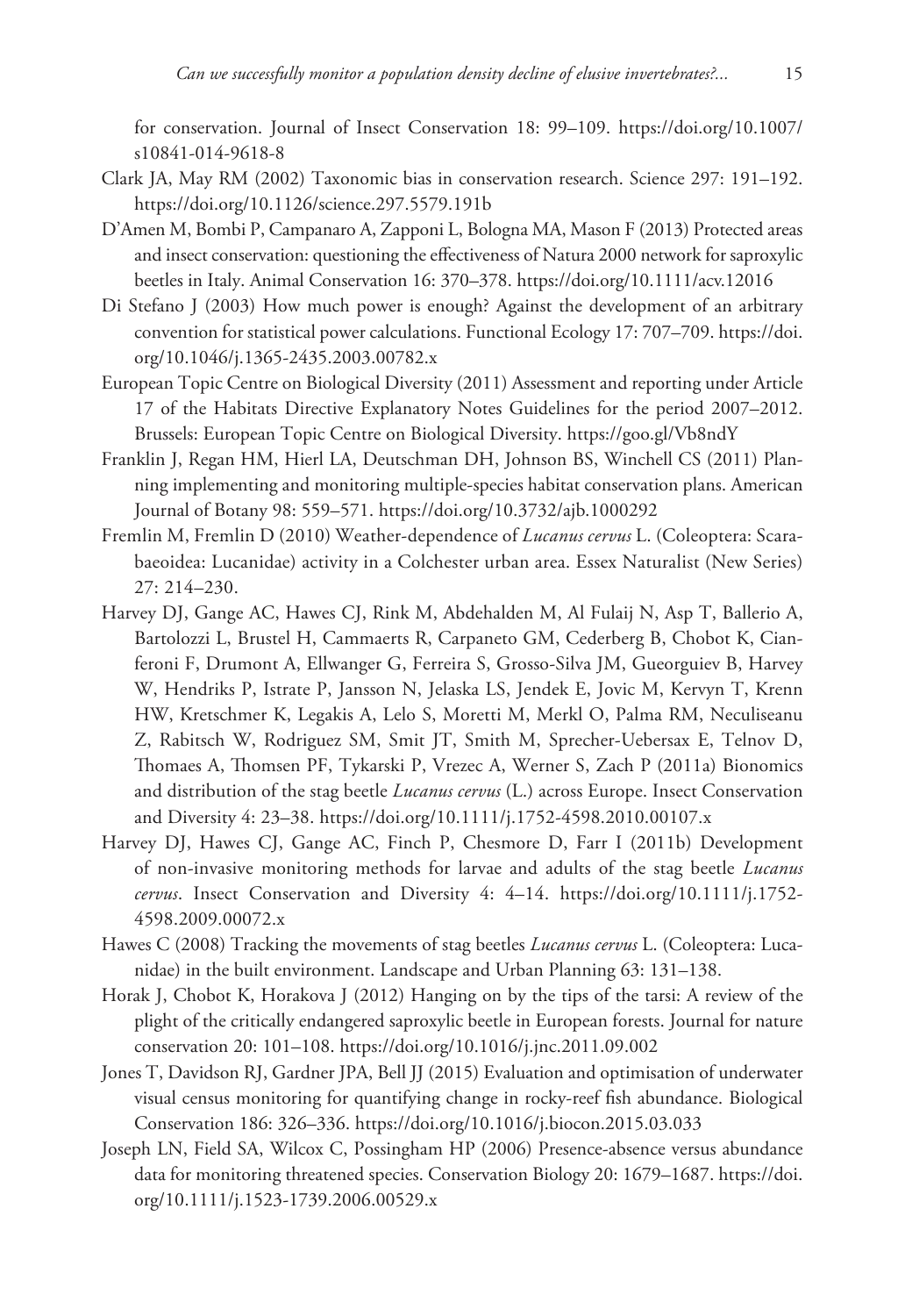- Keizer-Vlek HE, Verdonschot PFM, Verdonschot RCM, Goedhart PW (2012) Quantifying spatial and temporal variability of macroinvertebrate metrics. Ecological Indicators 23: 384–393.<https://doi.org/10.1016/j.ecolind.2012.04.025>
- La Morgia V, Calmanti R, Calabrese A, Focardi S (2015) Cost-effective nocturnal distance sampling for landscape monitoring of ungulate populations. European Journal of Wildlife Research 61: 285–298.<https://doi.org/10.1007/s10344-014-0898-9>
- LaCommare KS, Brault S, Self-Sullivan C, Hines EM (2012) Trend detection in a boat-based method for monitoring sirenians: Antillean manatee case study. Biological Conservation 152: 169–177.<https://doi.org/10.1016/j.biocon.2012.02.021>
- Lang A, Buehler C, Dolek M, Roth T, Züghart W (2016) Estimating sampling efficiency of diurnal Lepidoptera in farmland. Journal of Insect Conservation 20: 35–48. [https://doi.](https://doi.org/10.1007/s10841-015-9837-7) [org/10.1007/s10841-015-9837-7](https://doi.org/10.1007/s10841-015-9837-7)
- Leather SR (2013) Institutional vertebratism hampers insect conservation generally; not just saproxylic beetle conservation. Animal Conservation 16: 379–380. [https://doi.](https://doi.org/10.1111/acv.12068) [org/10.1111/acv.12068](https://doi.org/10.1111/acv.12068)
- Lindenmayer DB, Likens GE (2010) The science and application of ecological monitoring. Biological Conservation 143: 1317–1328.<https://doi.org/10.1016/j.biocon.2010.02.013>
- Luce JM (1996) *Lucanus cervus* (Linnaeus 1758). In: van Helsdingen PJW, Willemse L, Speight MCD (Eds) Background information on invertebrates of the Habitats Directive and the Bern Convention. Part I: Crustacea Coleoptera and Lepidoptera. Council of Europe, Strasbourg, 53–58.
- Mader D (2009) Populationsdynamik ökologie und schutz des hirschkäfers (*Lucanus cervus*) im Raum um Heidelberg und Mannheim. Verlag regionalkultur, Ubstadt-Weiher, 1–418.
- Mader D (2013) Biochronology and selenodynamics of moselle apollo stag beetle and other insects in 2013 in comparison with earlier years. Documenta naturae Sonderband, München, 1–656.
- Meyer CFJ, Aguiar LMS, Aguirre LF, Baumgarten J, Clarke FM, Cosson J-F, Villegas SE, Fahr J, Faria D, Furey N, Henry M, Hodgkison R, Jenkins RKB, Jung KG, Kingston T, Kunz TH, Cristina MacSwiney G M, Moya I, Pons J-M, Racey PA, Rex K, Sampaio EM, Stoner KE, Voigt CC, von Staden D, Weise CD, Kalko EKV (2010) Long-term monitoring of tropical bats for anthropogenic impact assessment: Gauging the statistical power to detect population change. Biological Conservation 143: 2797–2807. [https://doi.org/10.1016/j.](https://doi.org/10.1016/j.biocon.2010.07.029) [biocon.2010.07.029](https://doi.org/10.1016/j.biocon.2010.07.029)
- Müller J, Bubler H, Kneib T (2008) Saproxylic beetle assemblages related to silvicultural management intensity and stand structures in a beech forest in Southern Germany. Journal of Insect Conservation 12: 107–124.<https://doi.org/10.1007/s10841-006-9065-2>
- Pais MP, Henriques S, Costa MJ, Cabral HN (2014) Topographic complexity and the power to detect structural and functional changes in temperate reef fish assemblages: The need for habitat-independent sample sizes. Ecological Indicators 45: 18–27. [https://doi.](https://doi.org/10.1016/j.ecolind.2014.03.018) [org/10.1016/j.ecolind.2014.03.018](https://doi.org/10.1016/j.ecolind.2014.03.018)
- Pollock KH, Nichols JD, Simons TR, Farnsworth GL, Bailey LL, Sauer JR (2002) Large scale wildlife monitoring studies: statistical methods for design and analysis. Environmetrics 13: 105–119.<https://doi.org/10.1002/env.514>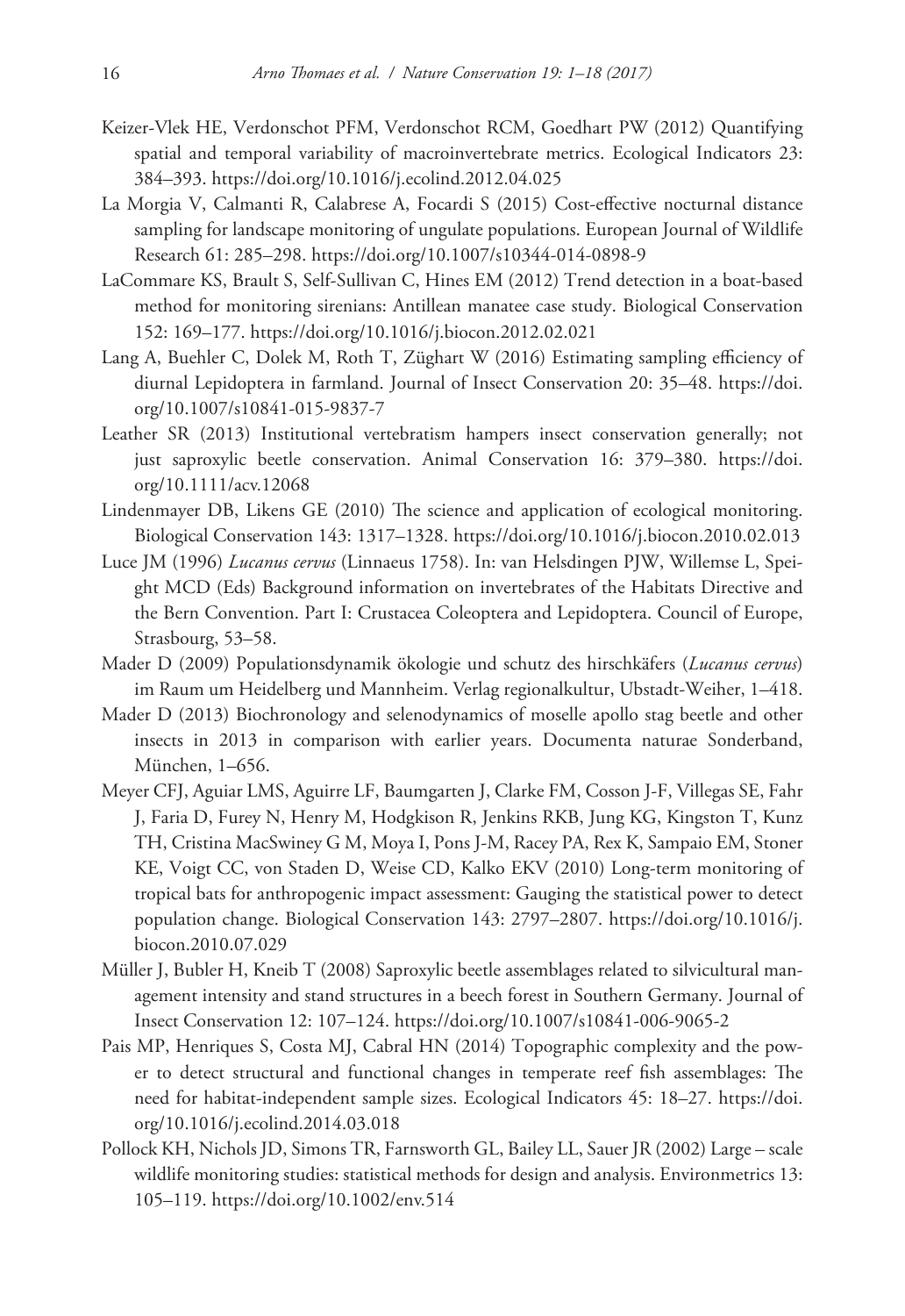- R Core Team (2015) R: A Language and Environment for Statistical Computing. R Foundation for Statistical Computing, Vienna. [www.r-project.org](http://www.r-project.org)
- Regan HM, Hierl LA, Franklin J, Deutschman DH, Schmalbach HL, Winchell CS, Johnson BS (2008) Species prioritization for monitoring and management in regional multiple species conservation plans. Diversity and Distributions 14: 462–471. [https://doi.](https://doi.org/10.1111/j.1472-4642.2007.00447.x) [org/10.1111/j.1472-4642.2007.00447.x](https://doi.org/10.1111/j.1472-4642.2007.00447.x)
- Reynolds JH, Thompson WL, Russell B (2011) Planning for success: Identifying effective and efficient survey designs for monitoring. Biological Conservation 144: 1278–1284. [https://](https://doi.org/10.1016/j.biocon.2010.12.002) [doi.org/10.1016/j.biocon.2010.12.002](https://doi.org/10.1016/j.biocon.2010.12.002)
- Rink M, Sinsch U (2007) Radio-telemetric monitoring of dispersing Stag Beetles: implications for conservation. Journal of Zoology 272: 235–243. [https://doi.org/10.1111/j.1469-](https://doi.org/10.1111/j.1469-7998.2006.00282.x) [7998.2006.00282.x](https://doi.org/10.1111/j.1469-7998.2006.00282.x)
- Rink M, Sinsch U (2008) Bruthabitat und Larvalentwicklung des Hirschkäfers (*Lucanus cervus*). Entomologische Zeitschrift 118: 229–236.
- Rink M, Sinsch U (2011) Warm summers negatively affect duration of activity period and condition of adult stag beetles (*Lucanus cervus*). Insect Conservation and Diversity 4: 15–22. <https://doi.org/10.1111/j.1752-4598.2009.00073.x>
- Roets F, Pryke JS, McGeoch MA (2013) Abiotic variables dictate the best monitoring times for the endangered Table Mountain stag beetle (*Colophon westwoodi* Gray 1832 Coleoptera: Lucanidae). Journal of Insect Conservation 17: 279–285. [https://doi.org/10.1007/](https://doi.org/10.1007/s10841-012-9507-y) [s10841-012-9507-y](https://doi.org/10.1007/s10841-012-9507-y)
- Schmucki R, Pe'er G, Roy DB, Stefanescu C, Van Swaay CAM, Oliver TH, Kuussaari M, Van Strien AJ, Ries L, Settele J, Musche M, Carnicer J, Schweiger O, Brereton TM, Harpke A, Heliola J, Kuehn E, Julliard R (2016) A regionally informed abundance index for supporting integrative analyses across butterfly monitoring schemes. Journal of Applied Ecology 53: 501–510.<https://doi.org/10.1111/1365-2664.12561>
- Shea K, Wolf N, Mangel M (2006) Influence of density dependence on the detection of trends in unobserved life-history stages. Journal of Zoology 269: 442–450.
- Smit JT, Krekels RFM (2008) Vliegend hert in Mander: Beheerplan 2009–2013 [Stag beetle in Mander: management plan 2009–2013]. EIS Nederland and Bureau Natuurbalans - Limes Divergens. Leiden – Nijmegen, 1–103.
- Sprecher-Uebersax E (2001) Studien zur biologie und phänologie des hirschkäfers im raum Basel: mit empfehlungen von schutzmassnahmen zur erhaltung und förderung des bestandes in der region (Coleoptera: Lucanidae *Lucanus cervus* L.). PHD Thesis. Philosophisch-Naturwissenschaftlichen Fakultät der Universität Basel (Basel).
- Steenweg R, Whittington J, Hebblewhite M, Forshner A, Johnston B, Petersen D, Shepherd B, Lukacs PM (2016) Camera-based occupancy monitoring at large scales: Power to detect trends in grizzly bears across the Canadian Rockies. Biological Conservation 201: 192–200.<https://doi.org/10.1016/j.biocon.2016.06.020>
- Steidl RJ, Hayes JP, Schauber E (1997) Statistical power analysis in wildlife research. Journal of Wildlife Management 61: 270–279.<https://doi.org/10.2307/3802582>
- Thomaes A (2014) Blauwdruk kevers [Blue print beetles]. In: De Knijf G, Westra T, Onkelinx T, Quataert P, Pollet M (Eds) Monitoring Natura 2000-soorten en overige soorten prioritair